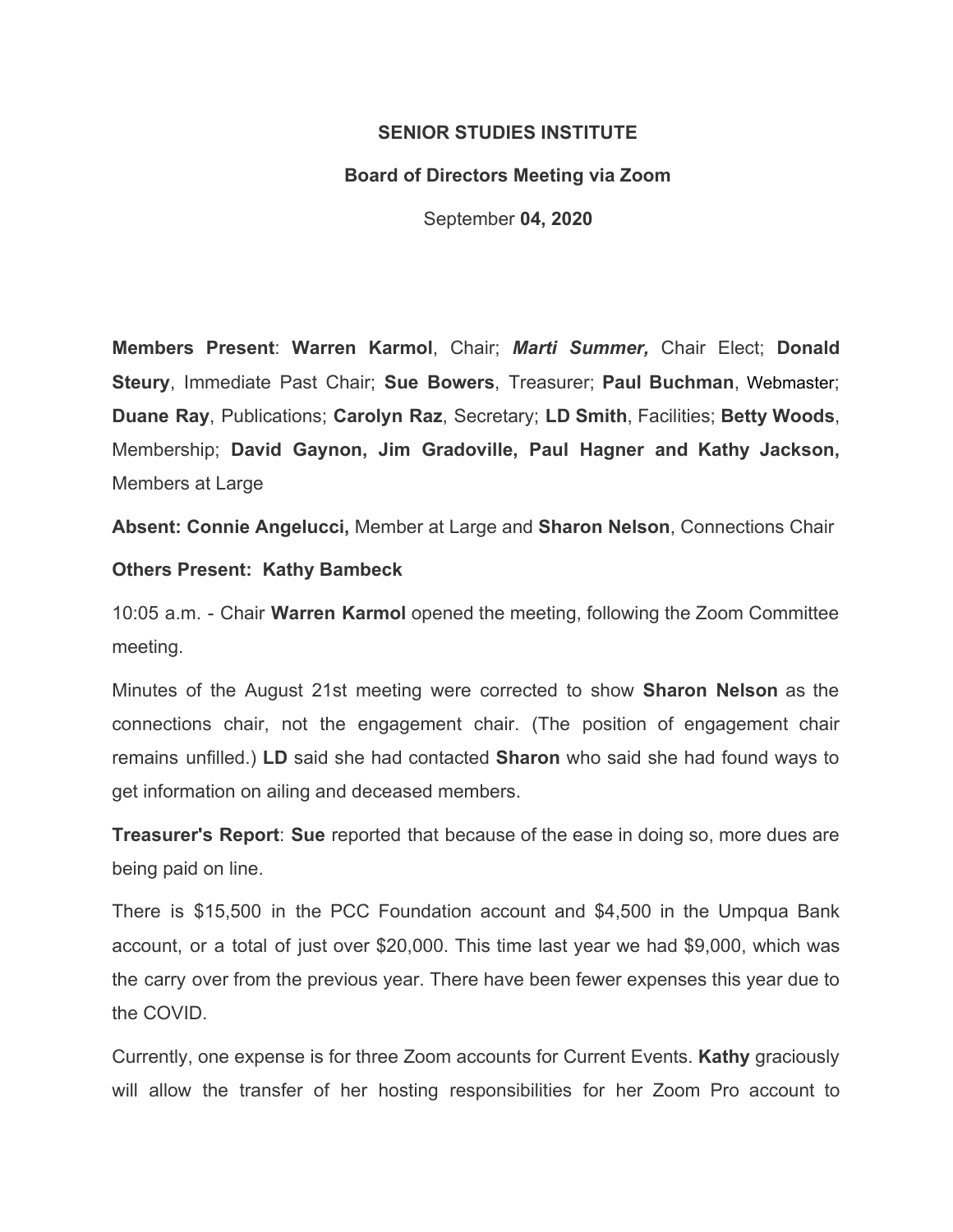selected other members of our organization*.* We are also paying for postage, office materials, printing, and Constant Contact.

**Rent - Neighborhood House:** In the past, SSI has made a contribution to Neighborhood House for use of their facility. Neighborhood House has been closed during the pandemic with only the manager, **Nancy Burk**e, on site. The only activity being conducted by NH is exercise classes on Zoom, which are free to SSI members. **Sue** will contact **Nancy** to see if SSI should make their annual contribution. Parks and Recreation is requiring NH to submit a budget in the near future.

**SMILE** - Is also closed, but will be in need of the SSI contribution.

**Lake Oswego Senior Center Remode**l: **Kathy Bambeck** reported that a church in Lake Oswego has offered use of a room for the Lake Oswego Current Events class while the senior center is undergoing a remodel. The Center's director will be contacted by regarding the usual facilities donation. Until PCC reopens, SSI is not able to meet in person for anything.

**Membership Repor**t: Betty reported that 16 percent of the renewals and new members have paid online. So far, 194 members have renewed, which includes 8 new members.

Life Members . . . . . 10

Continuous . . . . . . 337 (from last fiscal year. 194 have renewed so far.)

New . . . . . . . . . . . . 8

Total . . . . . . . . . . .355

Betty will collect the contact information for retirement and assisted living communities as will be requested in the next newsletter for the Membership Outreach Project. She has received one inquiry prior to the published request*.*

The new Membership Roster will be mailed in mid-October.

**Fall Classes: Kathy Jackson**, Curriculum Chair, reported that the fall class schedule is full. **Duane** will have a hard copy printed before the end of September. In addition to the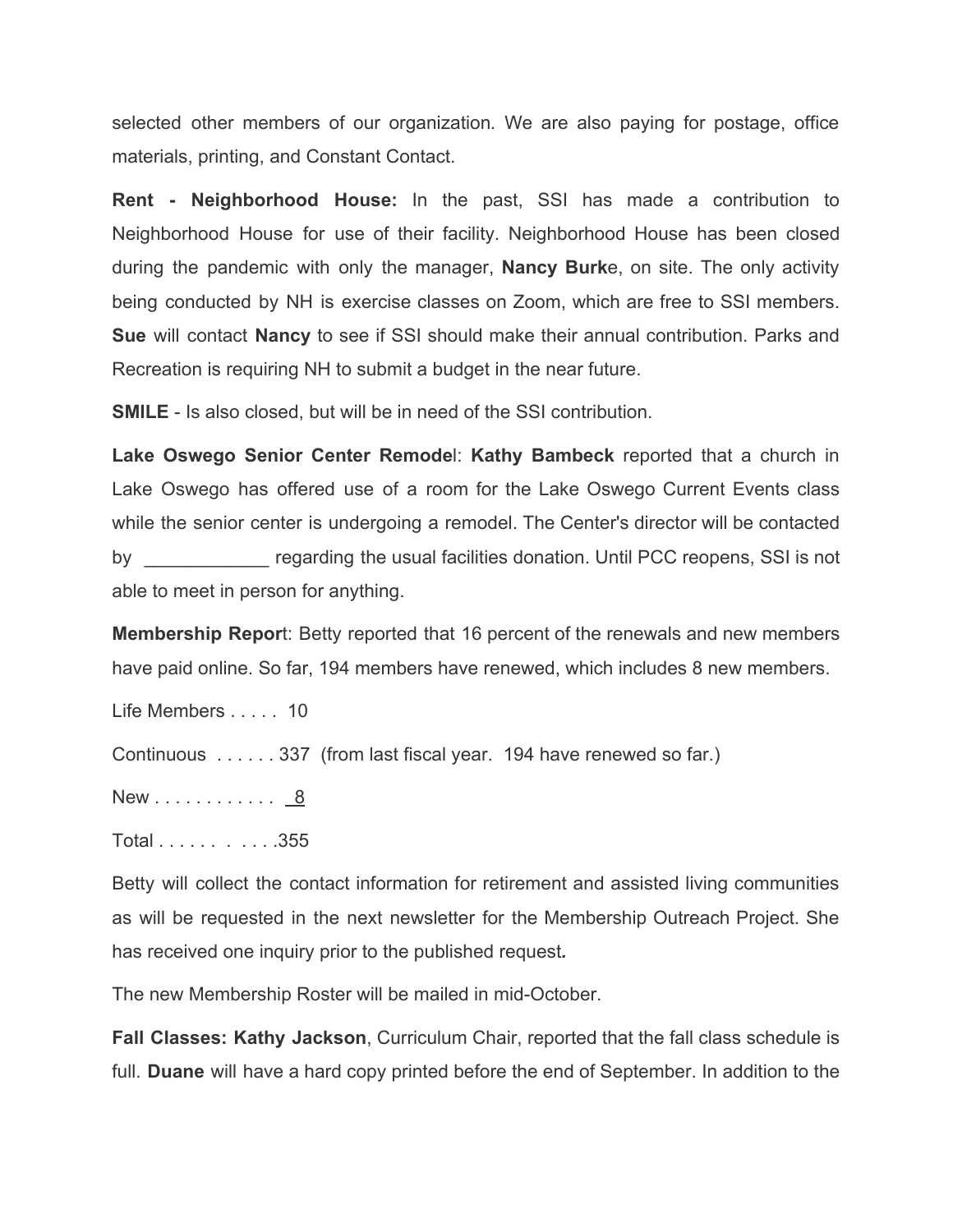hard copy, the schedule will be posted on the website and each week's classes will be in the weekly newsletter. Instructions about Zoom use needs to be included in the hard copy class schedule catalog. **Kathy** is seeking speakers for the winter term.

**New Business Cards**: The SSI business cards need to be revised to reflect the correct web address. Minuteman Printing in Gresham, the long-time source for SSI printing, will be contacted for printing new cards (by whom?)

**Sign Language on Zoom**? A member inquired if *SS*I a provides sign language interpreter for its Zoom classes. (Did someone volunteer to check this out?)

**PCC Zoom Accounts**: **Donald** is awaiting a call from **Neal Naigus,** PCC/SSI Liaison, regarding the SSI use of PCC's Zoom accounts.

**Zoom Sub Committee (Jim, Warren, Donald, JJ, David and Marti**) **Report: Jim** reported there were 14 participants who watched the Zoom tutorial, **Nancy Burke** of Neighborhood House helped facilitate the session.

**Warren** commended **Paul Buchman** for his excellent job of revising the SSI website and all the hard work. He also thanked **JJ Jackson** for his contribution to the site. **Warren** suggested that everyone look at the site.

**Tech Support Report**: Everyone volunteering for this position needs to know all the tools available for being a tech support person. Also, more people are needed for both hosting and tech support so there's an ample pool on which to call.

**Pooling Zoom Accounts**: **Kathy** volunteered the use of her Zoom account for the Monday-Thursday classes.

**Second DVD Class**: **David** reported that a Survey Monkey report on a second DVD class yielded about 32 responses. Literature seemed the most popular topic with other choices being music, fine arts, philosophy and religion.

There was discussion on the pros and cons on whether to have the class on the same day and time (Tuesday mornings) as the current class in order to draw more people, or